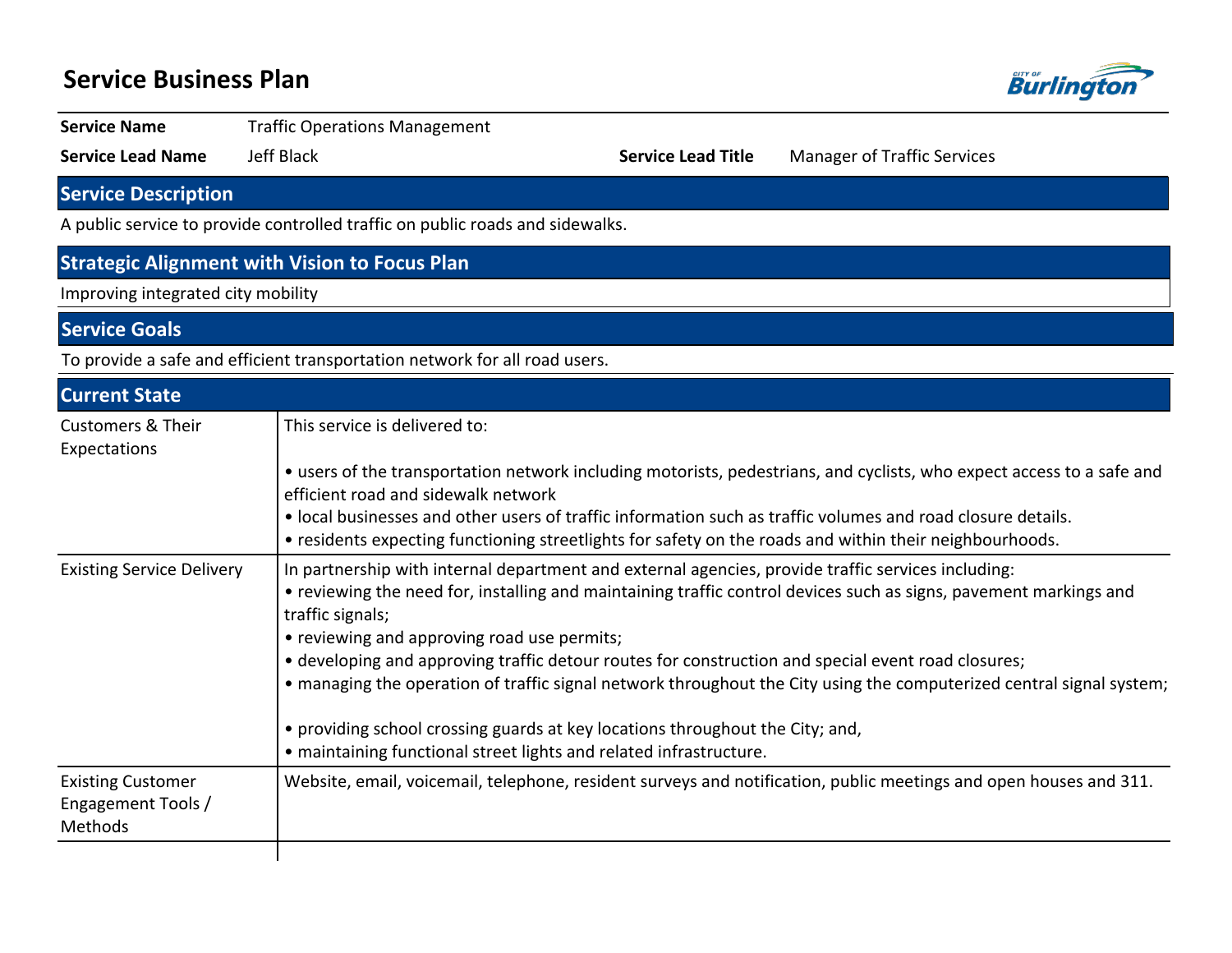| Is this Service Provincially<br>Legislated?                         | The Municipal Act and Highway Traffic Act<br>Yes                                                                                                                                                                                                              |  |  |  |  |
|---------------------------------------------------------------------|---------------------------------------------------------------------------------------------------------------------------------------------------------------------------------------------------------------------------------------------------------------|--|--|--|--|
| For this Service are there<br><b>Approved Service</b><br>Standards? | City of Burlington Standard Operating Procedures and Standards, Highway Traffic Act, Traffic By-Law 86-2007<br>Yes<br><b>Ontario Traffic Manual.</b>                                                                                                          |  |  |  |  |
| <b>Programs</b>                                                     |                                                                                                                                                                                                                                                               |  |  |  |  |
| <b>Traffic Operations</b>                                           | Review, installation and maintenance of traffic signs and pavement markings, approving road use permits and<br>implementing traffic safety initiatives aimed at addressing concerns of aggressive driving, pedestrian safety and<br>motor vehicle collisions. |  |  |  |  |
| <b>Traffic Signals</b>                                              | Managing the operation of the city's traffic signals through a computerized traffic signal system, ongoing signal<br>timing calculations, and design and installation of new traffic signals.                                                                 |  |  |  |  |
| <b>Crossing Guard Program</b>                                       | Deliver the school crossing guard program at key locations across the city to provide for safe crossing of school-aged<br>children.                                                                                                                           |  |  |  |  |
| Streetlighting                                                      | Managing and maintaining streetlights throughout the city to provide safety and security to motorists, pedestrians<br>and residents within neighbourhoods.                                                                                                    |  |  |  |  |

#### **Recent Continuous Improvement Initiatives**

In 2019:

- Completed the installation of wireless radio communications hardware along the Plains Road corridor resulting in a significant increase in communication reliability between the central traffic signals system and equipment in the field.

- Implemented a lawn sign campaign road safety involving the supply of cost-effective vinyl signs to interested residents as a measure to raise awareness about speeding on residential streets.

- Reviewed numerous streets for the need to implement traffic calming measures in accordance with the Council-approved Traffic Calming Policy, including the reduction of speed limit to 40 km/h on streets meeting the council approved criteria throughout the city.

- Completed a sign inventory and condition assessment citywide to enhance our ability to manage assets and monitor maintenance activities.

- Made significant progress toward migrating paper-based collision reports to electronic files to improve efficiency and accuracy withn the city's collision database.

### **Environmental Considerations**

The continued focus on reducing travel time and delay for motorists through effective traffic signal coordination will result in reduced vehicle emissions into the environment.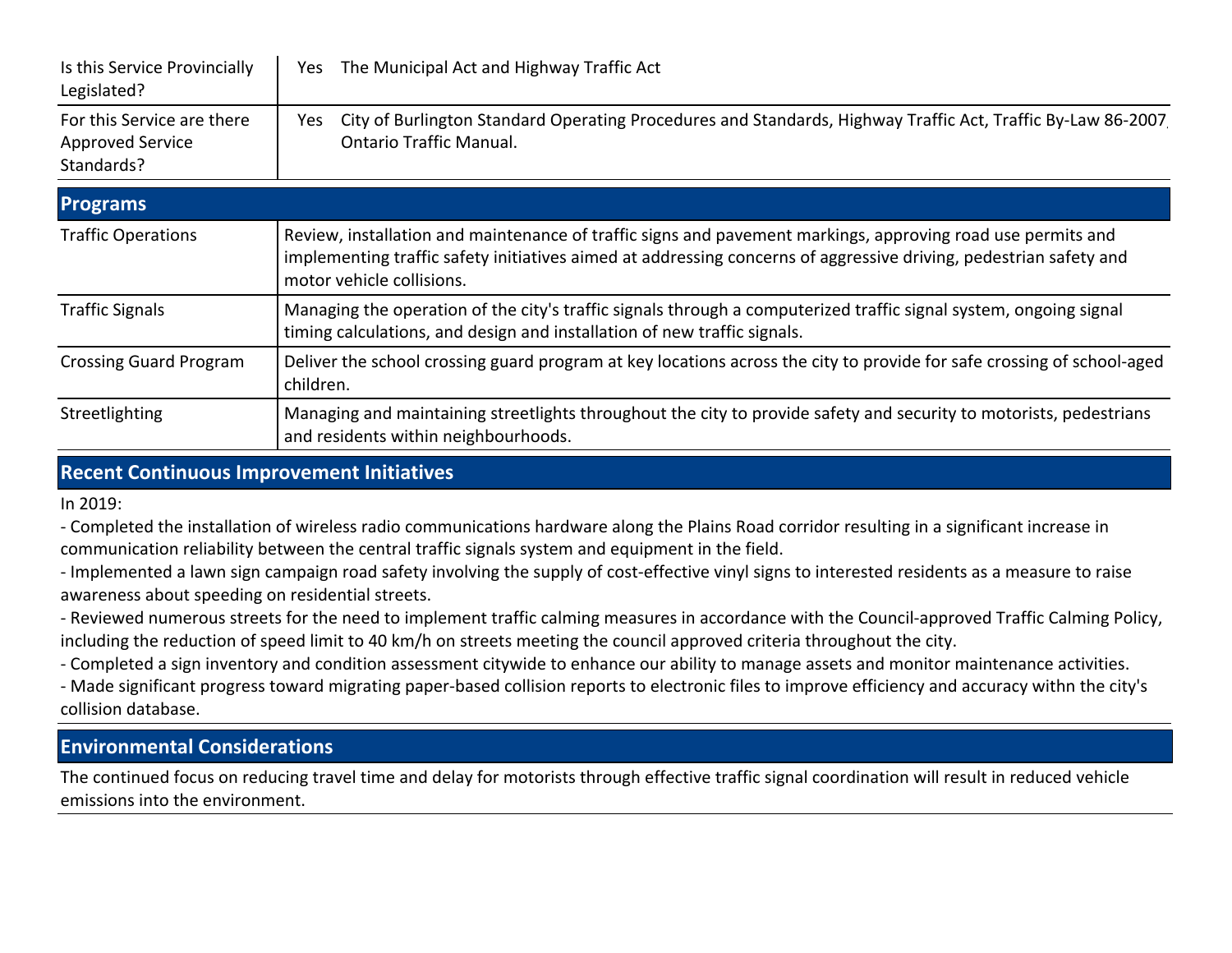| <b>Emerging Opportunities and Anticipated Risks</b>                                                                                                                           |                                                                                                                                                                                                                                                                                                                 |                          |  |  |  |
|-------------------------------------------------------------------------------------------------------------------------------------------------------------------------------|-----------------------------------------------------------------------------------------------------------------------------------------------------------------------------------------------------------------------------------------------------------------------------------------------------------------|--------------------------|--|--|--|
| <b>Emerging Opportunities</b>                                                                                                                                                 | New technology is emerging to further enhance the city's capability to respond to changing traffic demands.<br>Examples of technology planned for implementation include adaptive traffic signal systems, Bluetooth travel time<br>system, traffic signal performance measures and a traffic management centre. |                          |  |  |  |
| <b>Anticipated Risks</b>                                                                                                                                                      | New technology may result in additional costs, the need for staff training and the need to provide public awareness.<br>However, the benefits could result in improvements to traffic flow, congestion reduction and incident responsiveness<br>along the city's transportation network.                        |                          |  |  |  |
| <b>Enterprise Risk</b><br>Considerations                                                                                                                                      | Climate Change - Increasing number of severe weather events<br>Capacity and Volume of Work - CM and SLT Work Plans, Projects, Technology Changes<br>Transportation - Changing Societal Trends, Strong link to Growth and Development<br>Disruptive Technology - Uber, Lyft, Driverless Vehicles                 |                          |  |  |  |
| <b>Service Initiatives</b>                                                                                                                                                    |                                                                                                                                                                                                                                                                                                                 | <b>Target Completion</b> |  |  |  |
| Implement adaptive traffic signal control systems                                                                                                                             | Jun 2020                                                                                                                                                                                                                                                                                                        |                          |  |  |  |
| Implement and utilize traffic signal performance measures                                                                                                                     | Jun 2020                                                                                                                                                                                                                                                                                                        |                          |  |  |  |
| Procure and implement a Bluetooth travel time system                                                                                                                          | Jul 2020                                                                                                                                                                                                                                                                                                        |                          |  |  |  |
| Construct a traffic management centre                                                                                                                                         | May 2020                                                                                                                                                                                                                                                                                                        |                          |  |  |  |
| Continue to review the feasibility of technology-based enforcement programs such as red light cameras and<br>Jun 2020<br>automated speed enforcement for Burlington roadways. |                                                                                                                                                                                                                                                                                                                 |                          |  |  |  |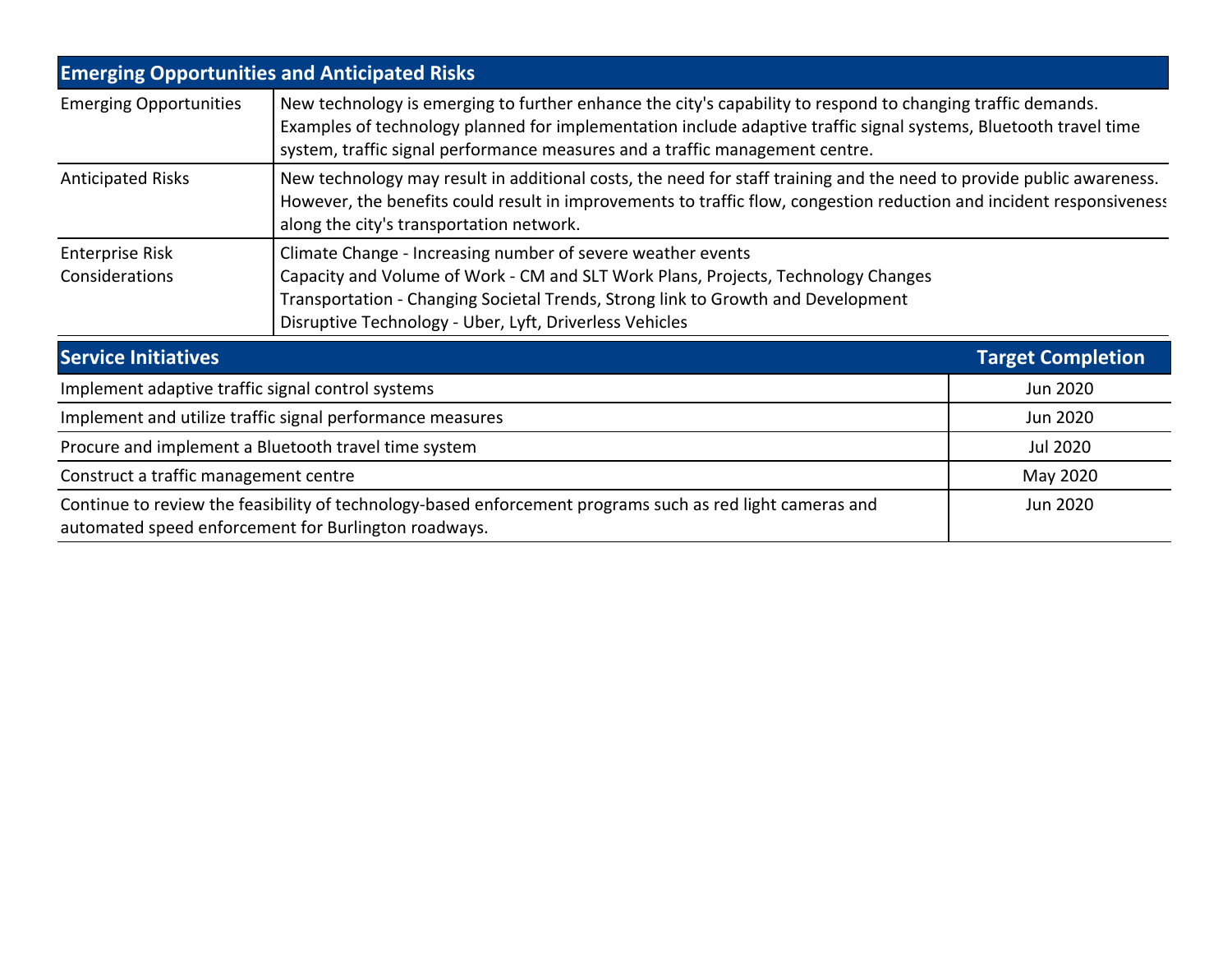## **MEASURING SUCCESS**

#### **How much did we do?**

| <b>Performance</b>                                                                                  | 2015   | 2016   | 2017          | 2018           | 2019            | 2020            | 2021            | 2022     |
|-----------------------------------------------------------------------------------------------------|--------|--------|---------------|----------------|-----------------|-----------------|-----------------|----------|
| <b>Measurement</b>                                                                                  | Actual | Actual | <b>Actual</b> | Actual         | <b>Forecast</b> | <b>Forecast</b> | <b>Forecast</b> | Forecast |
| Road Permits Issued                                                                                 | 225    | 123    | 135           | 190            | 150             | 155             | 160             | 165      |
| Traffic Calming Projects<br>Processed                                                               | 32     | 33     | 37            |                | 25              | 25              | 20              | 15       |
| <b>Speed Limit Reviews</b><br>Complete                                                              | 19     | 86     | 67            |                | 31              | 25              | 25              | 20       |
| Traffic Signal/Intersection<br>Pedestrian Signals<br>Installation & Major<br>Modification Installed | 5      |        |               | $\overline{2}$ |                 |                 |                 |          |

#### **How well did we do it?**

| <b>Performance</b> |                       |      | Number of Total Collisions                                                                                                                                                                                                                                                                                                                                                                                                                          |      |                                   |                                 |      |      |  |  |
|--------------------|-----------------------|------|-----------------------------------------------------------------------------------------------------------------------------------------------------------------------------------------------------------------------------------------------------------------------------------------------------------------------------------------------------------------------------------------------------------------------------------------------------|------|-----------------------------------|---------------------------------|------|------|--|--|
| <b>Measurement</b> |                       |      |                                                                                                                                                                                                                                                                                                                                                                                                                                                     |      |                                   |                                 |      |      |  |  |
|                    | Story behind the data |      | Motor vehicle collision data is collected and analysed by staff as a means to identify trends and<br>contributing factors causing collisions on Burlington's roads. Details such as frequency and type<br>of collisions allow for analysis of both network-wide and site specific locations. The above graph<br>illustrates the total annual collisions on Burlington's roads and compared to a baseline collision<br>trend (2% increase annually). |      |                                   |                                 |      |      |  |  |
| 2,000              |                       |      |                                                                                                                                                                                                                                                                                                                                                                                                                                                     |      | <b>Number of Total Collisions</b> |                                 |      |      |  |  |
| 1,500              | 1367                  | 1394 | 1422                                                                                                                                                                                                                                                                                                                                                                                                                                                | 1451 | 1480                              | 1509                            | 1538 | 1569 |  |  |
| 1,000              |                       |      | 1184                                                                                                                                                                                                                                                                                                                                                                                                                                                | 1328 | 1200                              | 1200                            | 1200 | 1200 |  |  |
| 500                |                       |      |                                                                                                                                                                                                                                                                                                                                                                                                                                                     |      |                                   |                                 |      |      |  |  |
| $\mathbf 0$        |                       |      |                                                                                                                                                                                                                                                                                                                                                                                                                                                     |      |                                   |                                 |      |      |  |  |
|                    | 2015                  | 2016 | 2017<br>- Baseline for Total Collisions                                                                                                                                                                                                                                                                                                                                                                                                             | 2018 | 2019                              | 2020<br>Total Actual Collisions | 2021 | 2022 |  |  |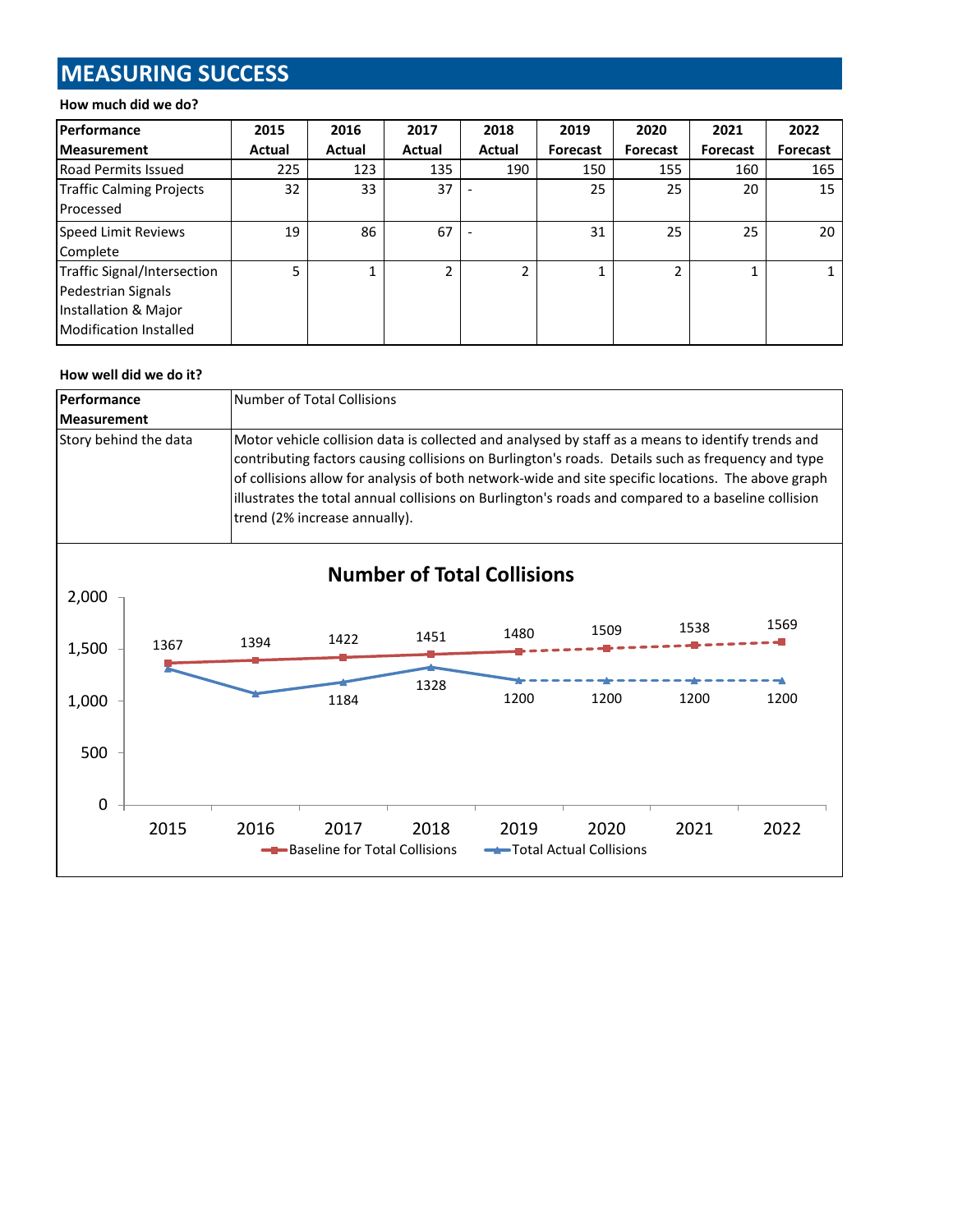| Performance           | Number of Total Fatal & Injury Collisions                                                                                                                                                                                                                                                                                                                                                                                                                                                                                                                                                                                                                    |  |  |  |  |  |
|-----------------------|--------------------------------------------------------------------------------------------------------------------------------------------------------------------------------------------------------------------------------------------------------------------------------------------------------------------------------------------------------------------------------------------------------------------------------------------------------------------------------------------------------------------------------------------------------------------------------------------------------------------------------------------------------------|--|--|--|--|--|
| <b>Measurement</b>    |                                                                                                                                                                                                                                                                                                                                                                                                                                                                                                                                                                                                                                                              |  |  |  |  |  |
| Story behind the data | Fatal and inury-related collisions have the greatest impact to our community. For this reason,<br>identifying locations with high frequency serious collisions is key to implementing road safety<br>initiatives and programs such as the use of driver feedback signs, Road Watch program and<br>enhanced communication and coordination with our Road Safety Stakeholder partners, such as<br>the Halton Regional Police Service and the Ministry of Transportation. The graph below illustrates<br>the total number of fatal and injury collisions on Burlington's roads annually. Also provided is a<br>baseline collision trend (2% increase annually). |  |  |  |  |  |

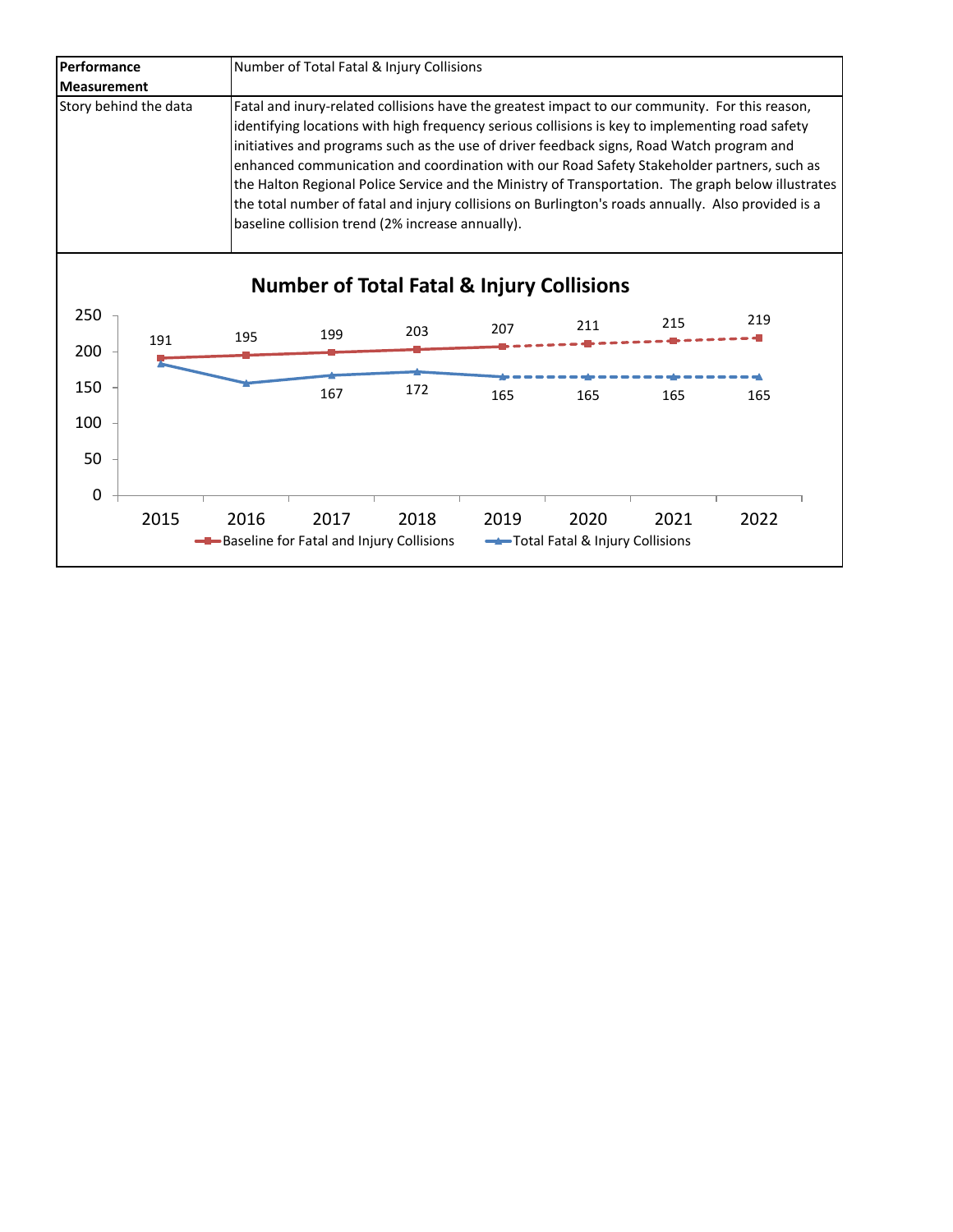| Is anyone better off?   |                                                                                                                                                                                                                                                                              |
|-------------------------|------------------------------------------------------------------------------------------------------------------------------------------------------------------------------------------------------------------------------------------------------------------------------|
| Performance             | Travel Time for Vehicle Drivers                                                                                                                                                                                                                                              |
| Measurement             |                                                                                                                                                                                                                                                                              |
| Story behind the data   | Travel time is a measure of the performance traffic along a key corridor in the City. Travel times<br>along key corridors can be affected by factors such as construction activity, weather conditions<br>and amount of traffic displaced from adjacent provincial highways. |
| Where do we want to go? | The City's Traffic Signal Control System allows for signal timing plans to be implemented in order<br>to minimize delays at intersections as well as traffic signal coordination along key corridors in the<br>City.                                                         |



2015 2016 2017 2018 2019 2020 2021 2022

Forecast- New St. between Guelph Line and Appleby (4:30-5:30pm) Westbound **-Baseline- New St. between Guelph Line and Appleby (4:30-5:30pm) Westbound** 

0